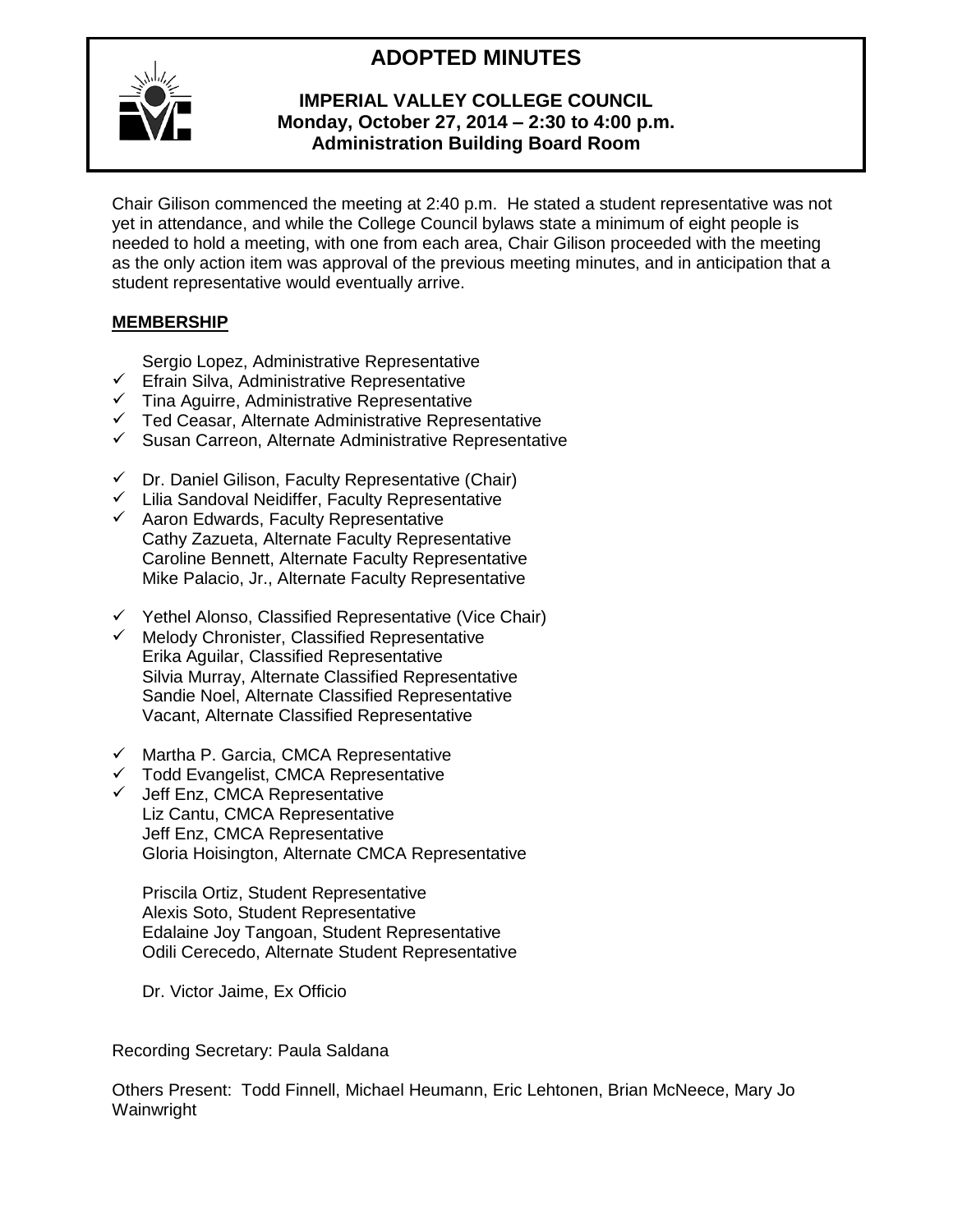## **PUBLIC COMMENT**

There was no public comment.

# **APPROVAL OF MINUTES – NO ACTION TAKEN/TABLED**

#### **1. September 22, 2014**

# **AREA REPORTS/UPDATES**

## **College Council Report – Daniel Gilison**

Chair Gilison stated he had nothing new to report other than the Agenda Committee did meet last week to develop this agenda and would be discussing the items later in the meeting.

## **ASG President Update – Priscila Ortiz**

ASG President Ortiz was not present at the meeting; no report was provided.

## **President's Update – Victor Jaime**

President Jaime was not present at the meeting due to his attendance at jury duty. However, he provided a written report as follows:

- Update on Student Services, Technology, and Research Reorganization:
	- $\circ$  Dean Ceasar has decided to decline the appointment as the Acting Vice-President for Student Services for the Spring, 2014 due to his workload on various projects he is heading, i.e. implementation of Student Success Mandates, Accreditation, and many other time-sensitive projects in his area.
	- o Dean Lopez, although was not previously interested in being considered for this appointment, has agreed to serve as the Acting VP for Student Services and will be on the November Board meeting agenda for ratification.
	- $\circ$  After speaking to several individuals regarding concerns of having the Research Department under one of the VP's, Dr. Jaime has decided to have Research report to the Superintendent/President, as before.
	- $\circ$  After much research and consultation, Dr. Jaime has decided to establish the Position of CTO and make an interim appointment effective January 5, 2015. This appointment will be recruited internally only as has been done in the past.
- Staff Appreciation
	- $\circ$  Once again, the Administrative Council with membership from both administrators and classified managers will be serving "Julian Pies", ice cream, coffee and hot chocolate in the Amphitheatre on Tuesday, December 2, 2014 between 11:00 a.m. and 1:00 p.m. as a token of our appreciation of all staff for their hard work in serving the needs of the college and the students we serve.
- Board Retreats:
	- $\circ$  Just a reminder that the last Board Retreat for the Fall, 2014 semester will take place on Wednesday, October 29, 2014 at 6:00 p.m. The topic will be discussions and updates on AB 86 Adult Education.

## **COMMITTEE REPORTS**

## **Academic Senate – Daniel Gilison**

Academic Senate President Michael Heumann reported as follows:

- At the last meeting, the Senate voted to approve the SSSP Plan.
- He attended the Academic Senate Area D meeting held in Santa Ana, last Saturday.
- He shared stats regarding faculty participation in AB 86, which is a low 32% across state campuses.
- Announced the Chancellor's Office has a new position for institutional effectiveness. This person is in charge of helping people with accreditation issues. This person will be presenting at the upcoming Plenary meeting.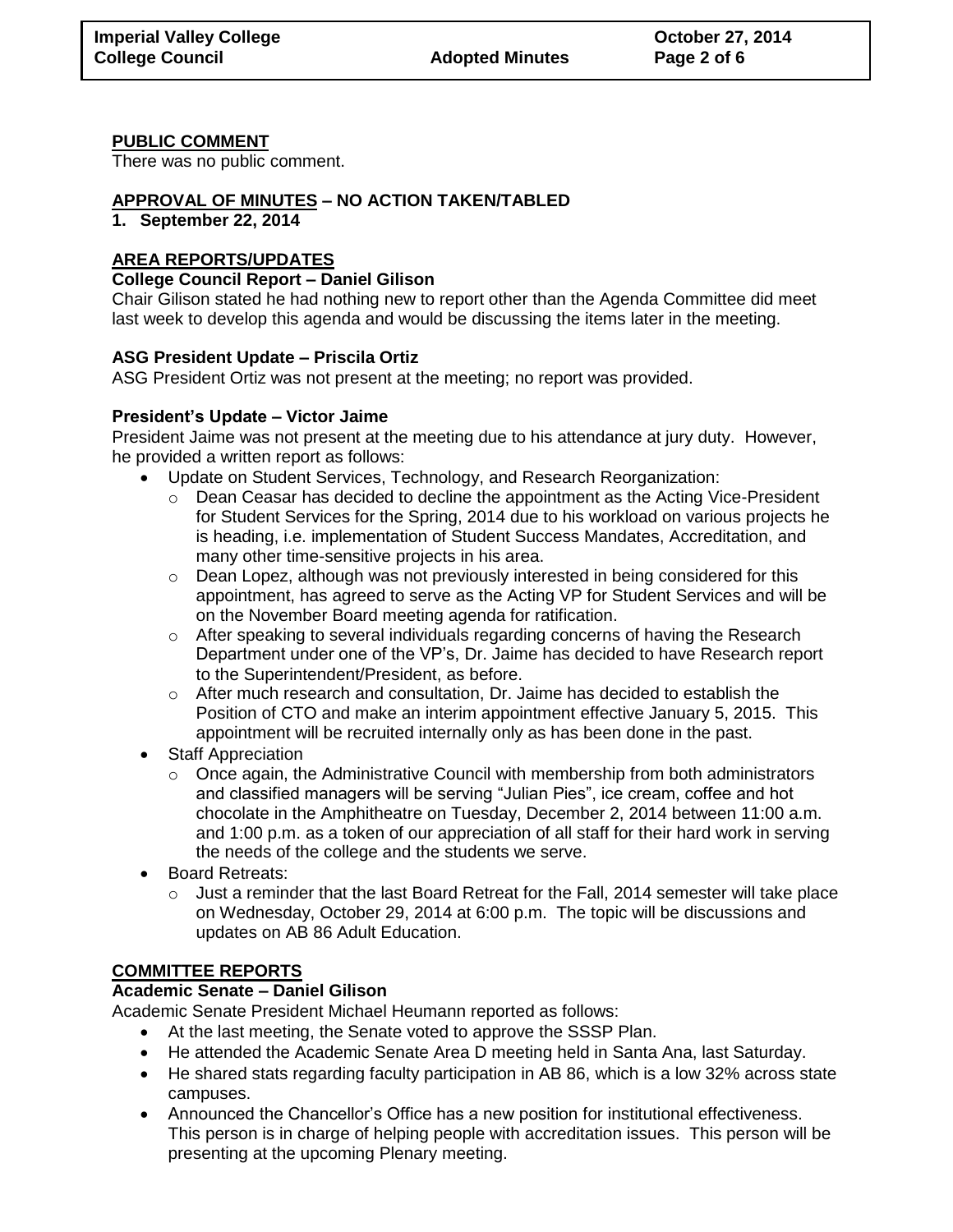- AB 2558 relates to professional development and requires all staff at community colleges to complete 28 hours of professional development.
- Several resolutions relating to professional development will be discussed and voted on at the upcoming Plenary meeting.

## **Budget and Fiscal Planning Committee – Mike Nicholas**

Member Chronister reported as follows:

- At the last committee meeting, a financial advisor gave a presentation regarding the OPEB liability, how to address it, and the financial implications on the college if no action is taken.
- More information regarding the OPEB liability forthcoming.

# **Accreditation/CART Committee – Nicholas Akinkuoye**

CART Co-Chair Brian McNeece reported as follows:

- Getting ready to launch student survey.
- Moving forward with the final drafts of responses to ACCJC Recommendations 1 and 8.
- In the process of creating bylaws and rules for CART; coordinating this with the EMPC by splitting the membership of both committees.

Chair Gilison announced the last meeting of the semester for the College Council is scheduled on November  $17<sup>th</sup>$  and inquired as to the timeline that the final draft responses would be presented to the College Council. He stated a special College Council meeting could be called, if necessary, for the first and second readings regarding approval of the responses.

CART Co-Chair McNeece stated he was unsure about the timeline and would forward it to Chair Gilison.

## **WRITTEN REPORTS (Attachment A)**

Chair Gilison stated the written reports were included in the agenda packet, and opened the floor for discussion.

Discussion ensued regarding the Program Review Update; specifically whether the timelines would be met.

**Measure J and L Report – John Lau Program Review Update – Ted Ceasar Budget Update/Financial – John Lau Competitive Athletics Committee – Jim Mecate Environmental Health & Safety Committee – Tim Nakamura Facilities and Environmental Improvement Committee – Jeff Enz Public Relations & Marketing Committee – Mike Nicholas Student Affairs Committee – Sergio Lopez Campus Hour and Professional Development Committee – Tina Aguirre Technology Planning Committee – Jeff Enz Staffing Committee – Shawn Larry**

**ACTION ITEMS** None.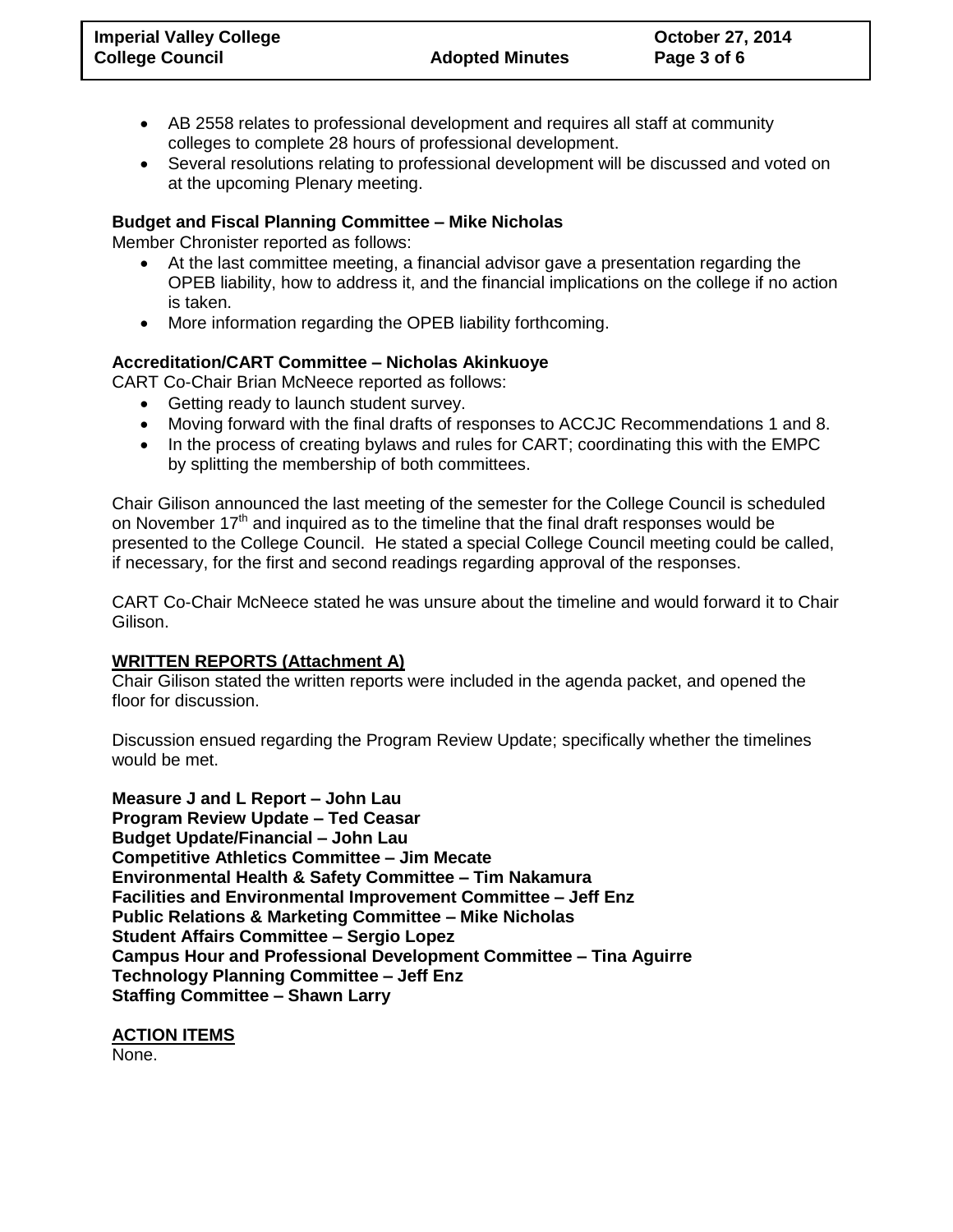# **DISCUSSION AND INFORMATION ITEMS**

**1. Competitive Athletics Committee Evaluation – Daniel Gilison (Attachment B)** Chair Gilison explained that for the six remaining meetings, the College Council would be reviewing each of its subcommittee self-evaluation forms, and provide feedback to help the subcommittee.

Chair Gilison displayed the self-evaluation form and opened the floor for discussion.

A lengthy discussion ensued, including the following comments:

- Chair Gilison believes the committee has been revitalized this past year, that it is a better committee, up and running with the appropriate membership, and its duties are a bit more well-defined.
- Committee Representative Eric Lehtonen agreed that it has become more of a committee; however he expressed skepticism regarding compliance with the shared governance process. He also commented that the committee's weaknesses over the years have been the lack of community members, not meeting, and the membership being a coaches dominated committee. He believes the committee needs representation from non-PE/non-athletic section of the campus, including more female perspectives.
- Director Evangelist stated he would follow-up with President Jaime to ensure the appropriate community membership.
- Eric Lehtonen commented the committee is evaluated by the CCCAA; the CCCAA provides recommendations, and the committee in turn puts forth those recommendations.

# **2. Written reports to the College Council – Daniel Gilison**

Chair Gilison reminded the Council of the new agenda format for written reports and stated the reason for the new format is not to ignore topic but to conserve time in the meetings. He stated the written reports are due one week in advance of the College Council meeting to allow the Agenda Committee to review and discuss the reports to see if there is anything to be included in the agenda. He stated he received all but one of the written reports.

# **3. Environmental Health & Safety Committee Membership – Tim Nakamura**

Director Nakamura was not present at the meeting. Chair Gilison stated the committee continues to have problems with faculty being unable to attend meetings, and is requesting new faculty members and alternates. Chair Gilison hopes this issue will be resolved next year when the new campus hour time blocks are implemented.

# **4. Campus Hour & Professional Development Committee General Issues – Tina Aguirre**

Dean Aguirre, Chair of the Campus Hour & Professional Development Committee, shared some concerns regarding the committee:

- The last meeting was not well attended; thus membership has become a problem.
- The requirements relating to AB 2558: in order to receive any money from the state, HR must develop a plan dealing with professional development; and we must demonstrate that money was spent the prior year on professional development.
- The logistics relating to the scheduling and routing of events has become an issue. The scheduling and routing of events would be better served by a person or area, rather than the committee.
- Consider separating the professional development.
- Lack of participation from full-time faculty regarding professional development.

A lengthy discussion ensued.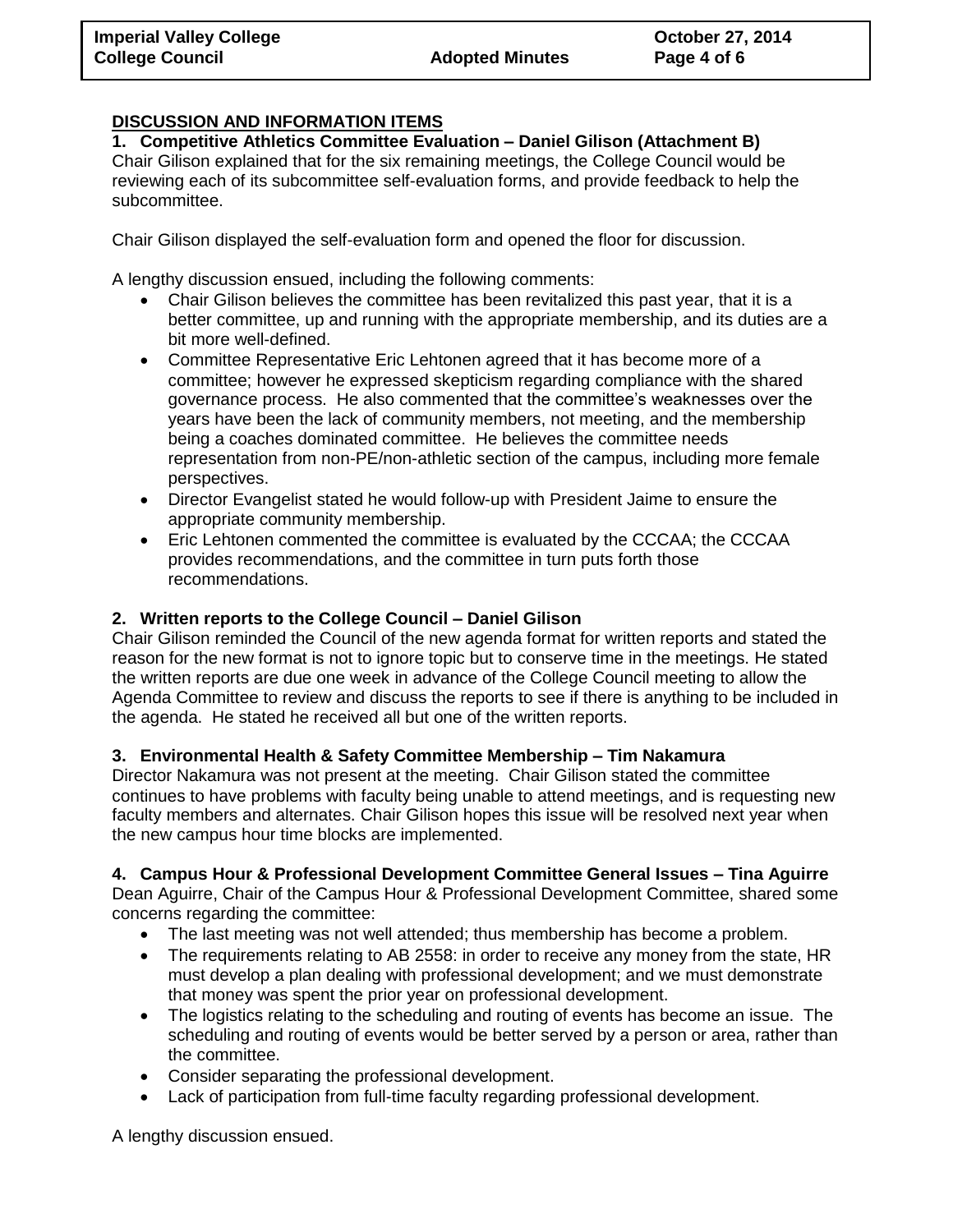CTA President Mary Jo Wainwright commented as follows:

- Thanked Dean Aguirre and the committee for their hard work in developing the Professional Development Plan.
- The plan is a good plan; however, it included issues relating to negotiations.
- She expressed her opinion regarding the lack of support and commitment by the district to provide professional development.
- She stated for accreditation purposes, the district must show some kind of commitment.
- She opined the Plan is flawed in that it lacks money to pay for professional development, the resource people needed to provide support; and that the campus hour and professional development should be separate.
- She posed the question to the College Council, should a shared governance committee be given the kind of power that this plan requires in determining what is acceptable professional development.
- Her biggest concern against the plan was the power given to the Committee to decide what was acceptable and who would keep track of it. She opined that this decision cannot be made by a committee or the College Council.

Chair Gilison commented as follows:

- He stated the original plan was to have a Campus Hour Committee, as a subcommittee of the College Council. However, due to the need for professional development and the thought that professional development activities could take place during Campus Hour, it made sense to merge the two together into a single committee.
- He concurred with Mary Jo Wainwright that the Committee should not be disciplining or determining the appropriate actions. He stated the College Council agreed that this language would be removed from the Plan.
- He stated he is in full support of changing things, if necessary.
- He stated he and Vice Chair Alonso would be meeting with President Jaime to discuss the progression of professional development.

Dean Aguirre stated the language had been changed to state if there was an obligation, the issue would go through negotiations.

Director Enz expressed his concerns regarding the types of professional development and the lack of participation from the majority of staff.

Discussion ensued regarding the Campus Hour aspect of the committee; specifically who should be responsible for providing the support in booking events and maintaining the calendar.

Chair Gilison opined that since it is a global calendar for all planning events across campus, the President's Office should be involved and responsible for maintaining the calendar.

Further discussion ensued regarding the change to the Campus Hour blocks and ensuring time is designated for both committee meetings and professional development.

## **5. Art on Campus – Brian McNeece**

Professor Brian McNeece presented a PowerPoint entitled, "Art Inspires." He stated after 52 years the campus still has no art. He showed different artwork that would change the appearance of the college, stimulate the eye, and create a sense of beauty and aesthetics for students around the campus. He stated a committee had been formed including IVC staff and the community. The committee has established a fund and has set a target of \$50,000. He stated the Facilities Committee supports the project and will need to coordinate a facility and strategic plan for the art on campus.